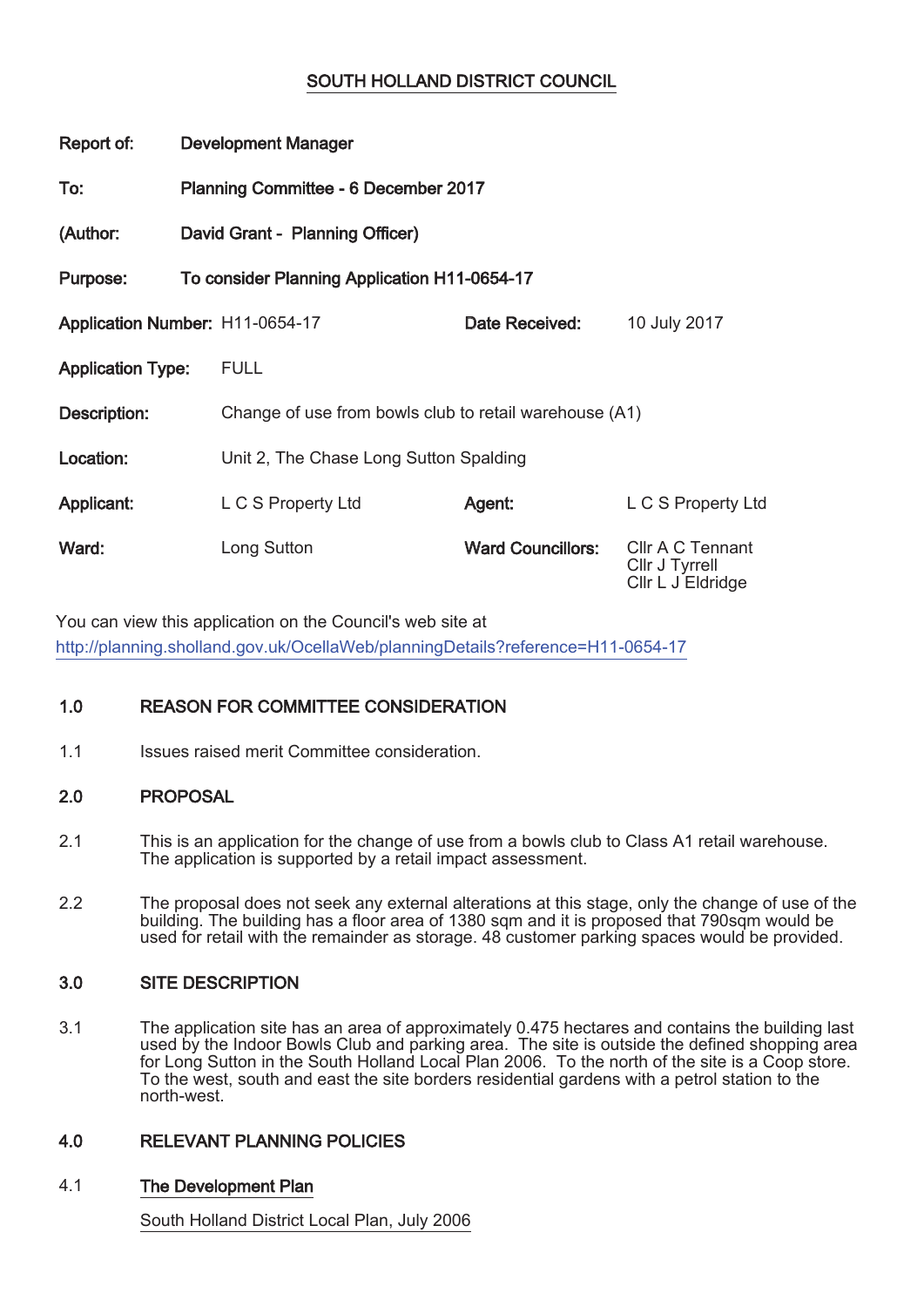The South Holland Local Plan 2006 was formally adopted on 18 July 2006. Following a direction from the Government Office for the East Midlands under paragraph 1(3) of Schedule 18 to the Planning and Compulsory Purchase Act 2004, as of 18 July 2009 only certain Local Plan policies have been extended and continue to form part of the development plan. In the context of those saved policies referred to below, it is considered that the Local Plan was adopted in general accordance with the Planning and Compulsory Purchase Act 2004 (albeit under the transitional arrangements). Those policies referred to below are considered to accord with the thrust of guidance set out in the National Planning Policy Framework, and in the context of paragraph 215 of the NPPF should therefore continue to be given substantial weight in the decision making process.

SG1 - General Sustainable Development

SG17 - Protection of Residential Amenity

EC7 - Retail Development Outside Defined Retail Centres

If regard is to be had to the development plan for the purpose of any determination to be made under the Planning Acts, Section 38 (6) to the Town and Country Planning Act as amended by the 2004 Act states that the determination must be made in accordance with the plan unless material considerations indicate otherwise.

#### National Guidance

National Planning Policy Framework (NPPF), March 2012

Paragraph 14 - The presumption in favour of sustainable development Paragraph 17 - Core planning principles Section 2 - Ensuring the vitality of town centres

4.2 Planning Practice Guidance (PPG), 2014

### 5.0 RELEVANT PLANNING HISTORY

5.1 None

#### 6.0 REPRESENTATIONS

#### 6.1 Long Sutton Parish Council

"The Parish Council are aware of the concerns of local businesses who are worried that a large retail warehouse could concentrate business in one area of the town and detract from the local independent businesses in the Market Place and ask that these concerns be considered."

#### 6.2 Long Sutton & District Civic Society

"The Society is concerned about an increase in A1 use in this location because of the potential impact to the viability of the main shopping street, Market Place. The diversity and quality of the Towns shopping offer is one of its key attributes and whilst this proposal could benefit that, it could also pose a significant challenge to its continued viability.

"The existing Co-Op is a complimentary use to local shopping, as indeed may be some new A1 users occupying the proposed development. We are concerned however that with such a broad range of uses capable within the A1 use class, many uses could conflict with the viability of established businesses and could shift the 'centre of trading gravity' from Market Place to the new 'Co-op Precinct' having a seriously detrimental effect on the overall trading position of Market Place, which is at the heart of the Conservation Area."

#### 6.3 County Highways & SUDS Officer

No objections.

#### 6.4 SHDC Environmental Protection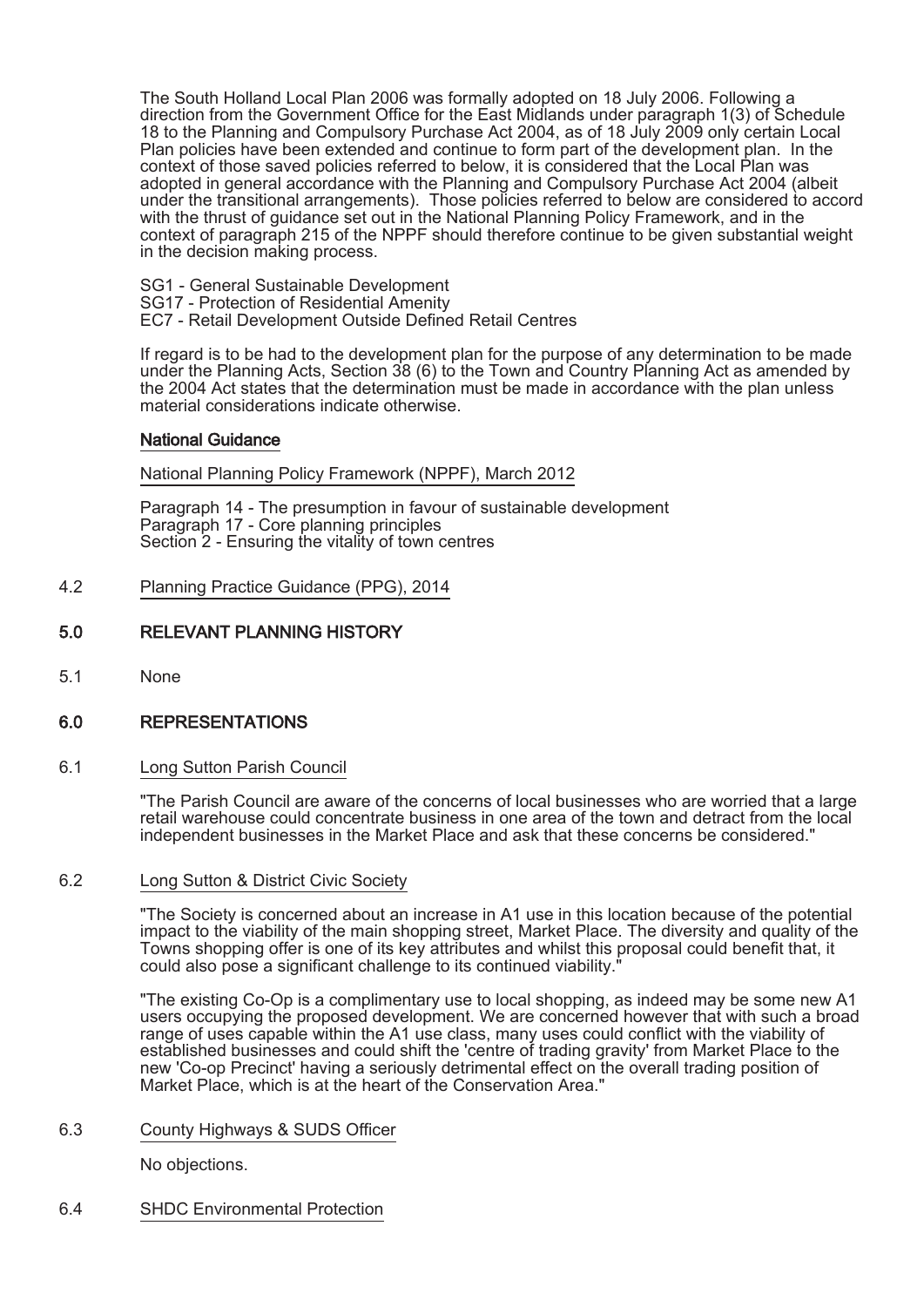No objections.

## 6.5 SHDC Planning Policy

Requested a Retail Impact Assessment to assess potential impact on the allocated Primary Shopping Area of Long Sutton and the surrounding area.

#### 6.6 Public

14, 15 & 16 Church Green have objected to the proposal. They have expressed concerns with noise from the business during operating hours as well as from vehicular deliveries. Concerns have also been expressed with regard to potential future lighting provision, HGV movements and air pollution.

## 7.0 MATERIAL CONSIDERATIONS

- 7.1 The key issues for consideration in this application are:
	- Planning Policy and Impact upon Primary Shopping Area;
	- Noise from business operations;
	- Potential lighting provision;
	- HGV movements;
	- Air pollution.

## 7.2 Planning Policy and Impact upon Primary Shopping Area

- 7.3 The applicant has confirmed that with regard to the proposed unit that: "The property will predominantly be used for the sale of mens, ladies and childrens clothing, footwear and accessories, household furnishings & homeware. Plus a small selection of hardware, furniture, garden goods, tools, toiletries and perfumes, toys and games, CD's, DVD's ,books, travel goods, jewellery, stationery, confectionery, Christmas decorations, electrical goods and confectionary/groceries."
- 7.4 There are not a large number of retail units that offer clothing, household furnishings or homeware within the Primary Shopping Area. It is considered that the proposed retail unit will expand the range of retail goods in the area without having a material impact upon the existing retail provision. It is our local circumstances within South Holland in the Draft South East Lincolnshire Local Plan which have merited the Retail Impact Assessment as NPPF has a higher floorspace threshold. Previous concerns regarding the figures submitted have now been addressed.
- 7.5 In terms of planning policy the site is outside but adjacent to the defined shopping centre of Long Sutton in the 2006 Local Plan. This is also the case in the emerging South East Lincolnshire Local Plan.
- 7.6 The NPPF expects Local Planning Authorities to plan positively and that there should be a presumption in favour of residential development (paragraph 14). With regard to retail uses the NPPF at paragraph 24 advises that Local Planning Authorities should apply a sequential approach to planning applications for retail and leisure uses that are not in an existing centre and are not in an existing centre and are not in accordance with an up to date Local Plan. Further, the NPPF identifies that when assessing applications for retail and leisure developments outside of town centres , which are not in accordance with an up to date Local Plan, Local Planning Authorities should require an impact assessment if the development is over a proportionate, locally set floor-space threshold. If there is no locally set threshold the default threshold is 2,500 sqm.
- 7.7 The Town Centres and Retail Capacity Study (2013) identifies that the small scale of many centres in South East Lincolnshire means that impact assessments will be required for proposals over 250 sqm (net) sales floor space where they are not in Spalding or the District and Local Centres. Although Long Sutton is a Local Centre the application site is outside the Town Centre Boundary.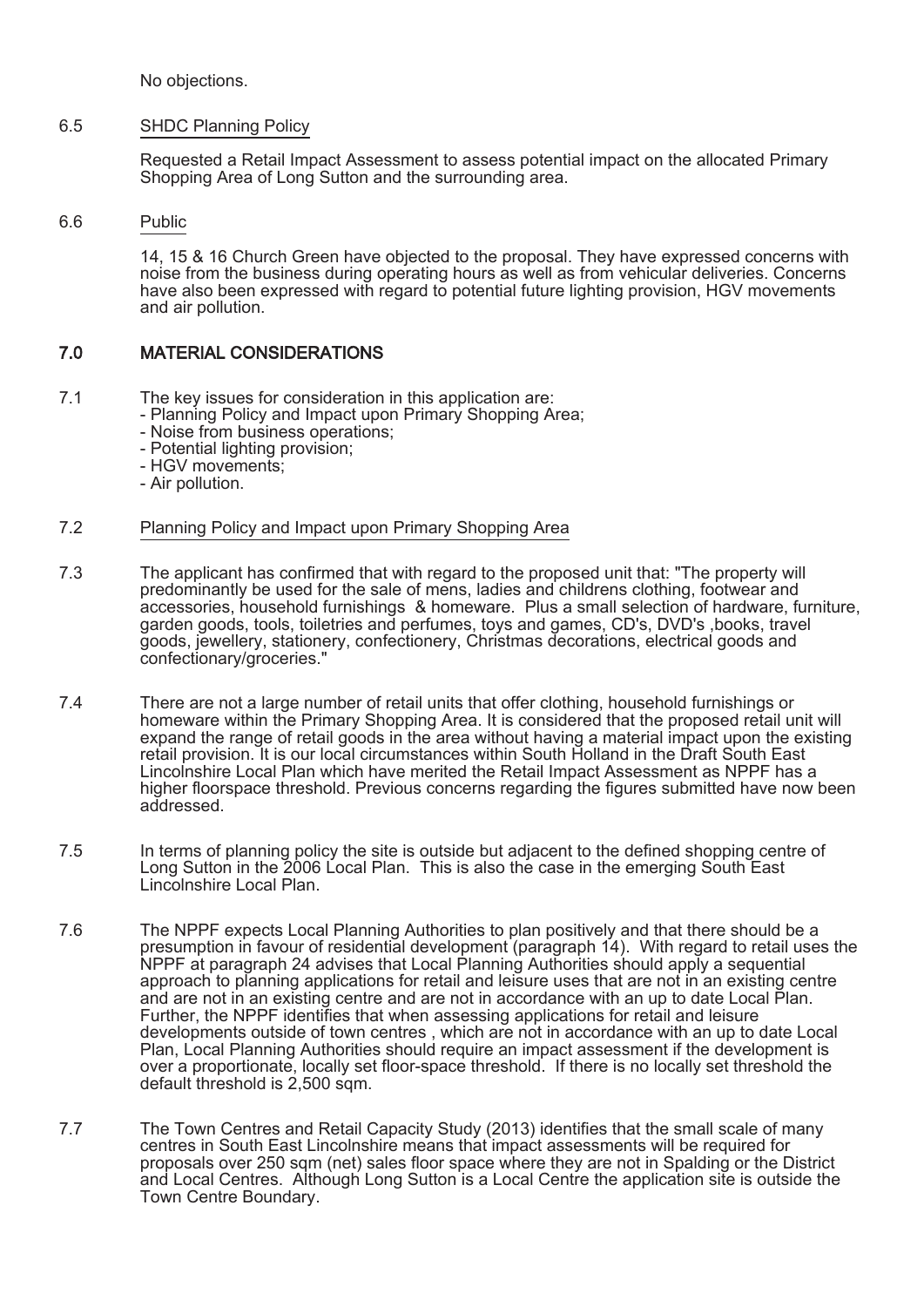7.8 In response to this the applicant has submitted a retail statement. This concludes that: -there is a qualitative and quantitative need for comparison goods floorspace to address the leakage of comparison goods expenditure;

-the proposal will help recover some of the lost trade and reduce the amount and length of trips for shoppers making comparison goods shopping trips;

-there are no sequentially preferable locations for the development in the centre of Long Sutton, or within other centres in the anticipated catmint for the proposed store, namely the centres of Sutton Bridge and Holbeach:

-growth in comparison goods expenditure alone is more than sufficient to sustain the proposed development. Notwithstanding this the impact of the proposed development on any one centre is negligible and will not have an impact on town centre vitality and viability including local consumer choice and trade in the town centre and wider area;

-the proposed development will not impact on existing committed and planned public and private investment in a centre or centres in the catchment area of the proposal;

- the proposed development will have a positive impact on the vitality and viability of Long Sutton Shopping Centre;

-the proposed development accords with policies set out in the South Holland Local Plan and the emerging South East Lincolnshire Local Plan and accords with the requirements of the sequential test as outlined in paragraph 24 of the NPPF and would not constitute a significant adverse impact as defined in paragraph 26 of the NPPF.

7.9 It is considered the retail statement constitutes an appropriate assessment of the impact of the proposal and given the absence of contrary evidence there are not sound reasons for refusing the application.

#### 7.10 Noise from business operations

7.11 There is not considered to be a material increase in noise arising from the proposal. The Chase already contains a petrol station and the car park for the adjacent Co-operative retail store. Environmental Protection has expressed no concerns regarding potential noise impacts.

#### 7.12 Potential lighting provision

- 7.13 The application does not provide any lighting as part of the proposal. It is anticipated that any future lighting would be in association with advertisement signage on the front elevation of the building. This would not have an impact on residential properties or the surrounding area if forthcoming.
- 7.14 HGV movements
- 7.15 There is not considered to be a material impact arising from increased HGV movements. The Chase is a road that is already frequented by vehicles serving and using the petrol station and supermarket. The Highways Officer has expressed no concerns regarding this matter.
- 7.16 Air pollution
- 7.17 There is not considered to be a material concern. Siting a retail unit in this location will reduce vehicular emissions by lessening the need for residents to travel to other settlements for retail goods.
- 7.18 Conclusion
- 7.19 This proposal is an opportunity to increase retail provision for the residents of Long Sutton without a material impact upon the Primary Shopping Area. The proposal also brings back into use a redundant building without significant exterior works. In addition, the proposed store will reduce vehicular journeys to other settlements for retail purposes, thus reducing vehicular emissions, thereby enhancing the economic, environmental and social sustainability of Long Sutton. This is in compliance with advice contained within the National Planning Policy Framework which places a strong emphasis on the sustainability of proposed developments.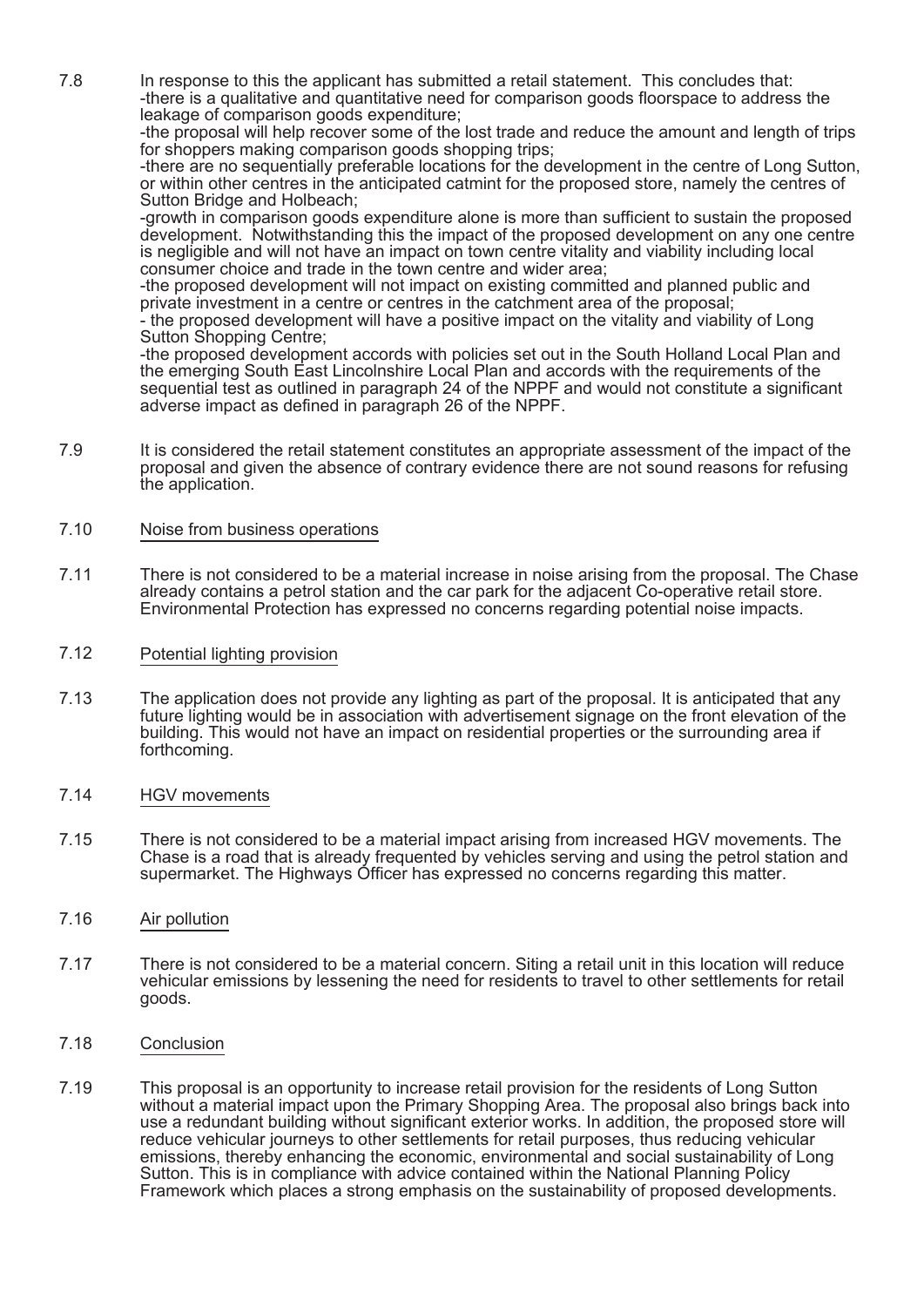## 8.0 RECOMMENDATIONS

## 8.1 Grant permission subject to those conditions listed at Section 9.0 of this report.

## 9.0 CONDITIONS

1. The development must be begun not later than the expiration of three years beginning with the date of this permission.

Reason: As required by Section 91 of the Town and Country Planning Act 1990 as amended by the Planning and Compulsory Purchase Act 2004.

2. The development hereby permitted shall be carried out in accordance with the following approved plans: Site Location Plan (1:1250) & Block Plan (1:500)

Reason: For the avoidance of doubt and in the interests of proper planning.

3. The premises shall be used as a retail warehouse as set out in the Retail Statement by Acumen Planning dated October 2017.

Reason: To protect vitality and viability of the Local Centre of Long Sutton; This condition is imposed in accordance with Policy EC 7 of the South Holland Local Plan, 2006 and national guidance contained in Section 2 of the National Planning Policy Framework, 2012.

4. The use hereby permitted shall not be open to customers except between the hours of 0900 hours to 2000 hours Monday to Fridays; 0900 hours to 1800 hours on Saturdays and 1000 hours to 1700 hours on Sundays.

> Reason: In the interests of the amenity of local residents. This Condition is imposed in accordance with Policy SG17 of the South Holland Local Plan, 2006.

5. No deliveries shall be taken at or despatched from the site outside the hours of 0700 hours to 2100hours nor at any time on Sundays, Bank or Public Holidays.

Reason: In the interests of the amenity of local residents. This Condition is imposed in accordance with Policy SG17 of the South Holland Local Plan, 2006.

6. No part of the land outside the building shall be used for the deposit, storage or display of any goods or materials or other items.

Reason: To safeguard the amenities of the locality. This Condition is imposed in accordance with Policy SG14 of the South Holland District Local Plan, 2006

7. The Local Planning Authority has acted positively and proactively in determining this application by assessing it against all material considerations, including national guidance, planning policies and representations that have been received during the public consultation exercise, and subsequently determining to grant planning permission.

This decision notice, the relevant accompanying report and the determined plans can be viewed online at http://planning.sholland.gov.uk/OcellaWeb/planningSearch

Background papers:- Planning Application Working File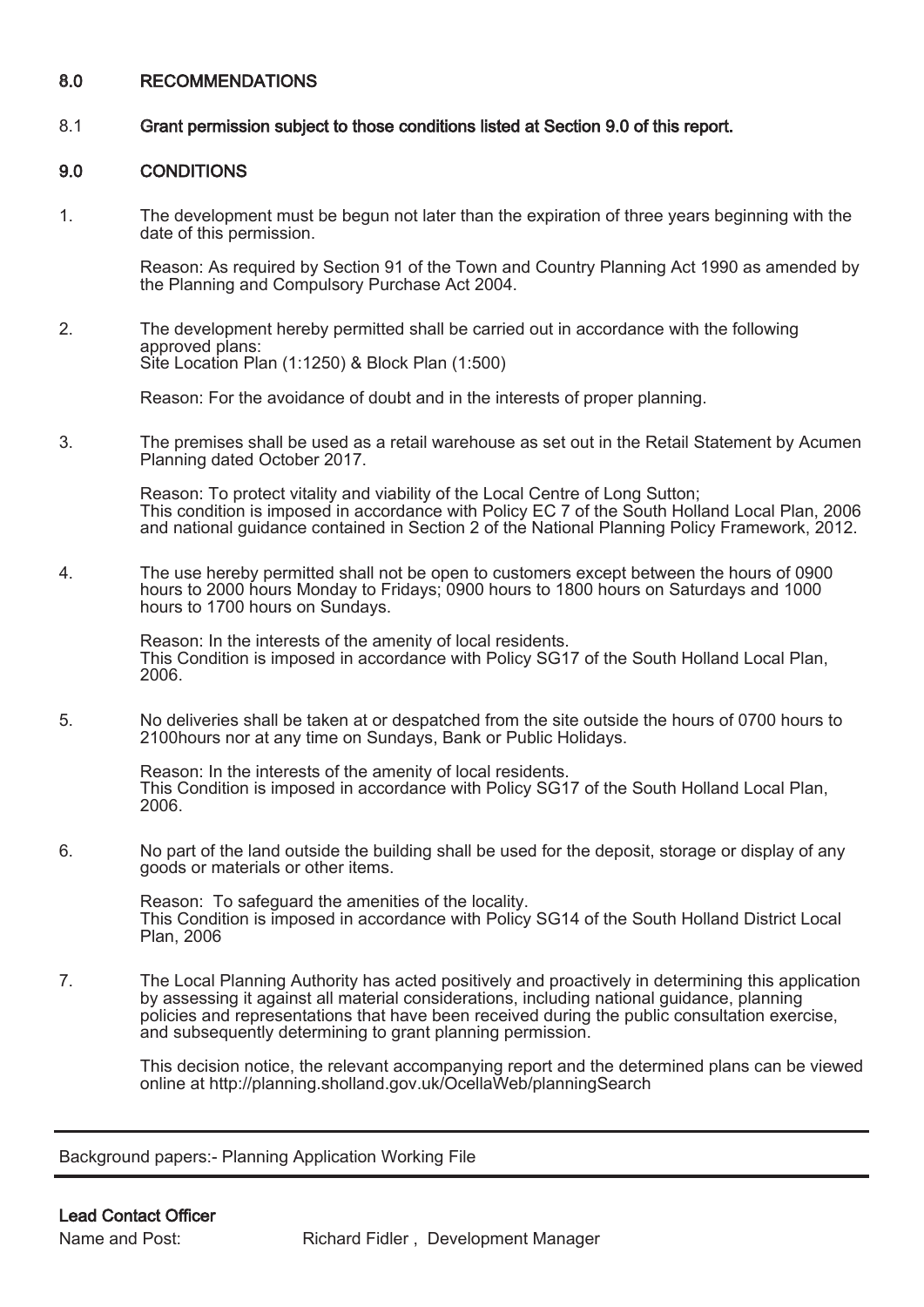Telephone Number: 01775 764428<br>Email fidler@shollan rfidler@sholland.gov.uk

# Appendices attached to this report:

Appendix A Plan A